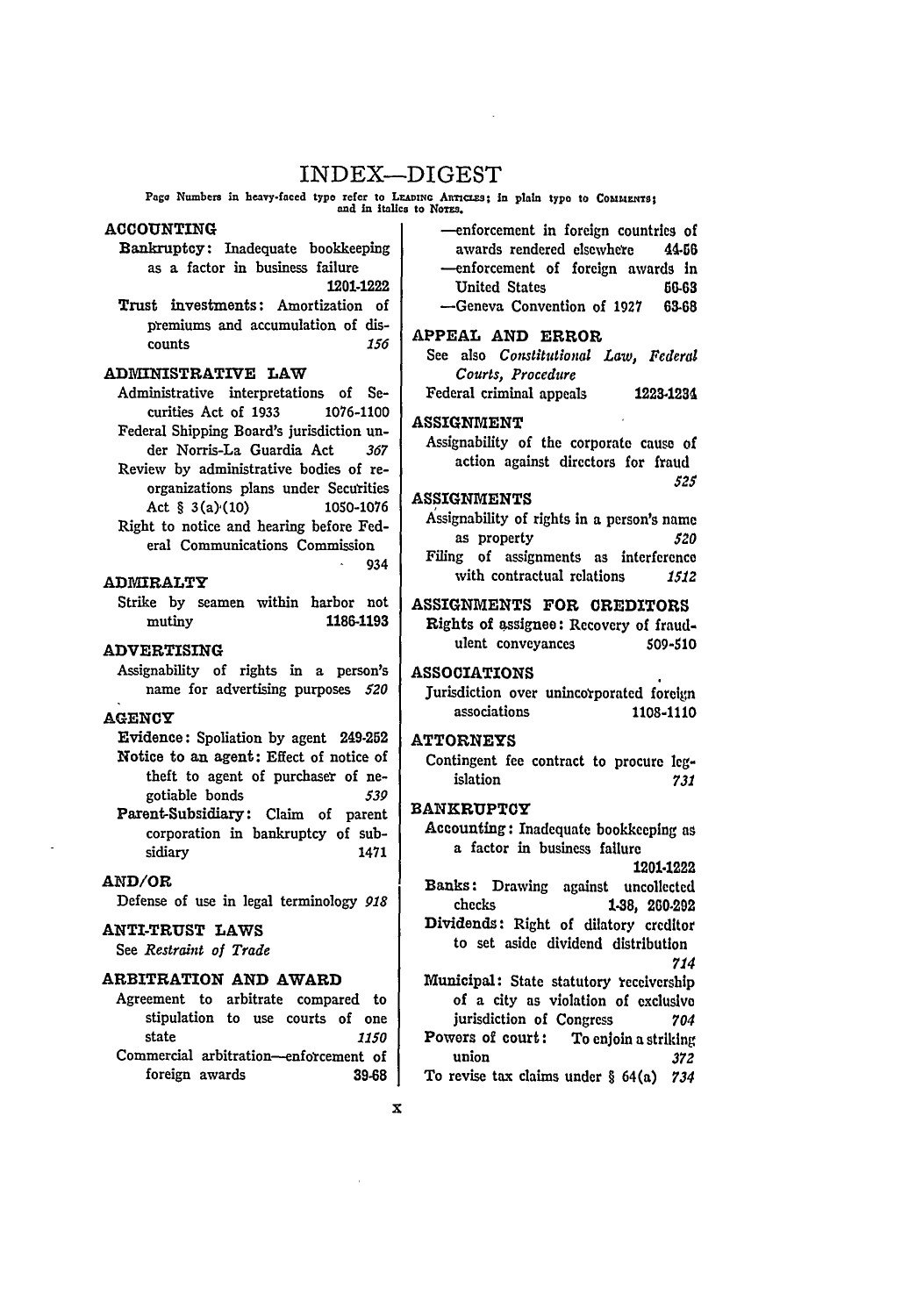Pago Numbers in heavy-faced type refer to LEADING Anmans; in plain type to Connuewrs; and **In** ltaUcs to Norrs.

- Property passing to trustee: Future disability benefits under an insurance policy *940*
- Provable-claims: Bank stockholder's liability to assessment *375*
- Creditor secured **by** property transferred by bankrupt to third party *531*
- Landlord's claims for future rent under § **77B** 422.37
- Parent corporation's claim in bankruptcy of subsidiary 1471
- Reorganization: Approval of plan by court under **77B** for exemption under Securities Act § 3(a) (10) **1050-1062**
- Rights of secured creditors: When secured **by** property transferred **by** bankrupt to third party *531*
- Rights of trustee: Fraudulent conveyances recoverable under §§ 67(e) and 70(e)-amount and distribution **505-503**

Set off: Bank's right to set-off deposits against bonds under § **77** *1131*

#### **BANKS AND BANKING**

- Checks: Recovery by drawer for violation of stop payment order *1134*
- **Deposits:** Bank's right to set off de-<br>nosits against bonds 1131 posits against bonds *1131*
- Duty of depositor to check bank state-<br>ments 1145 ments *1145*
- Liability of bank to depositor when employees of both conspire to divert funds 1144
- Insolvency: Provability in bankruptcy of bank stockholdcrs liability to assessment *375*
- Right of depositor of uncollected check to preference or dividend in insolvency of bank
- -whether bank accepts "deposited" check conditionally or for collection purposes only **22-35**
- -statistical survey determining time of honoring in collecting checks when deposits drawn against **260-292**

-- statistical tables **287-288**

Stockholders: Right of defrauded stockholder to rescind and share as creditor at insolvency **942** Trust receipts: Protection afforded banks under trust receipt acts **1272-36**

BILLS **AND NOTES**

Checks: Drawing against uncollected checks **1-38,** 260-223 Recovery by drawer against bank for violation of stop payment order

*1134*

- Comparative law: Some aspects of payment **by** negotiable instrument 1373
- Notice of infirmity: Effect of notice of theft to purchasers of negotiable bonds *539*

**BONDS** 

- In general: Whether holders of hybrid securities are stockholders or bondholders **907-917**
- Negotiability: Effect of notice of theft to purchaser of negotiable bonds *539*
- Of bonds of Massachusetts trust *176*

CARRIERS

- See also *Interstate Commerce.*
- Insurance: Non-consensual suretysbip in loss of goods cases 77.95
- Long-and-short-haul rates: Trucks, water carriers, pipe lines and competing railroads 1426
- Minimum rate power and the control of carrier compstition **1403**

## CHATTEL **IORTGAGES**

Notice to subsequent purchasers **by re**cordation of mortgage on mortgages *534*

COMPARATIVE **LAW**

Some aspects of payment by negotiable instrument **1373**

## CONFLICT **OF LAWS**

In general: Full faith and credit to statutes **339-351** Extraterritorial application of German Non-Aryan legislation 1463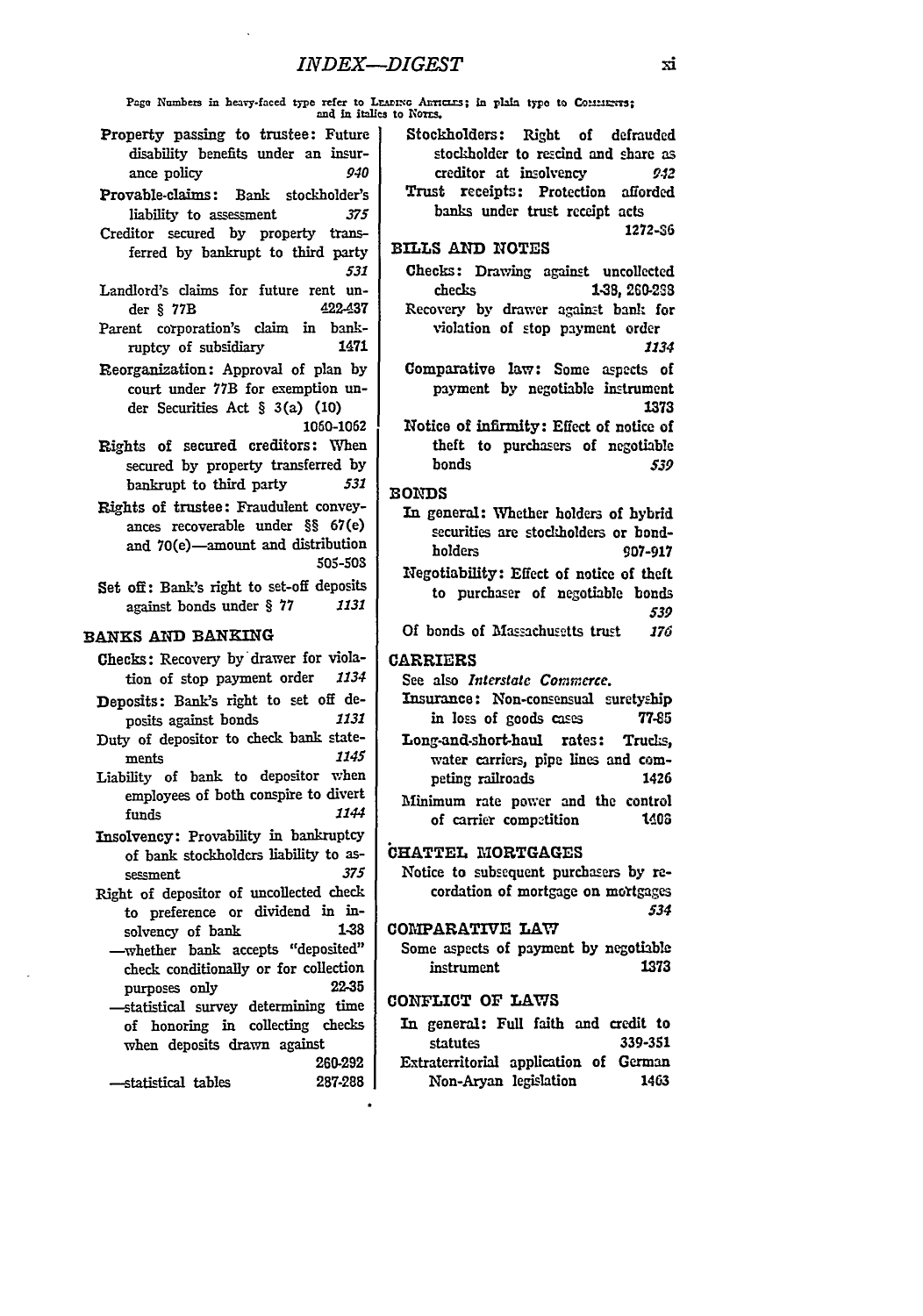$\bar{1}$ 

 $\hat{\boldsymbol{\epsilon}}$ 

| Page Numbers in heavy-faced type refer to LEADING ARTICLES; in plain type to COMMENTS; and in italies to NOTES.                                                                                                                                                                                                                                                                                                                                                                                                                                                                                                                                                                                                                                                                                                                                                                                                                                                                                                                                                                                                                                                                                                                                                                                                                                                                                                                                                                                                                                                                                                                                                                                                              |                                                                                                                                                                                                                                                                                                                                                                                                                                                                                                                                                                                                                                                                                                                                                                                                                                                                                                                                                                                                                                                                                                                                                                                                                                                                                                                                                                                                                                                                                                                                                                                                                              |
|------------------------------------------------------------------------------------------------------------------------------------------------------------------------------------------------------------------------------------------------------------------------------------------------------------------------------------------------------------------------------------------------------------------------------------------------------------------------------------------------------------------------------------------------------------------------------------------------------------------------------------------------------------------------------------------------------------------------------------------------------------------------------------------------------------------------------------------------------------------------------------------------------------------------------------------------------------------------------------------------------------------------------------------------------------------------------------------------------------------------------------------------------------------------------------------------------------------------------------------------------------------------------------------------------------------------------------------------------------------------------------------------------------------------------------------------------------------------------------------------------------------------------------------------------------------------------------------------------------------------------------------------------------------------------------------------------------------------------|------------------------------------------------------------------------------------------------------------------------------------------------------------------------------------------------------------------------------------------------------------------------------------------------------------------------------------------------------------------------------------------------------------------------------------------------------------------------------------------------------------------------------------------------------------------------------------------------------------------------------------------------------------------------------------------------------------------------------------------------------------------------------------------------------------------------------------------------------------------------------------------------------------------------------------------------------------------------------------------------------------------------------------------------------------------------------------------------------------------------------------------------------------------------------------------------------------------------------------------------------------------------------------------------------------------------------------------------------------------------------------------------------------------------------------------------------------------------------------------------------------------------------------------------------------------------------------------------------------------------------|
| Arbitration and Award: Enforcement<br>39-68<br>of foreign awards<br>Divorce: Remarriage of spouse after<br>void foreign consent decree<br>as<br>ground for divorce<br>1292<br>Jurisdiction of courts: Progress in in-<br>terstate adjustment of the place of<br>trial of civil actions<br>1100-1117; 1235-1248<br>Trusts: of personalty:<br>What law governs administration<br>438-451<br>CONSTITUTIONAL LAW<br>Nature and development of constitu-<br>tions: Judicial review of acts of<br>Congress and the need for consti-<br>816-856<br>tutional reform<br>power: restrictions<br>Commerce<br>on<br>state's jurisdiction over a foreign<br>1114-1117<br>corporation<br>Guffey Coal Act as regulation of an<br>industry affecting interstate com-<br>305-310<br>merce<br>Judicial review as super-legislation<br>836-840<br>Public Utilities Act of 1935 as regula-<br>tor of holding companies 485-490<br>Regulation of production by Congress<br>751-756<br>Resale price maintenance under state<br>681-683<br>statutes as a burden<br>State excise tax on radio broadcasting<br>500-504<br>stations as a burden<br>State tax on use of property purchased<br>in interstate commerce as com-<br>708<br>plement to sales tax<br>State sovereignty as a limitation on fed-<br>eral commerce power<br>1118<br>Congressional investigations: Power<br>of committee to issue subpoena<br>duces $tecum$ $1503$<br>Due process: As a limitation on non-<br>discriminatory assessments for tax-<br>ation<br>1306<br>As a restriction on jurisdiction over<br>foreign corporations<br>1111-1114<br>Chain store taxation<br>322-323<br>Federal regulation of holding com-<br>panies by Public Utilities Act of<br>1935<br>491-494 | Minimum price fixing and collective<br>bargaining in Guffey Coal Act<br>311-312<br>Minimum wages for women and minors<br><i><b>1490</b></i><br>Resale price maintenance<br>674-681<br>Eminent domain: New York munici-<br>pal housing<br>1519<br>Equal protection: Chain store taxa-<br>tion<br>318-322<br>Classification in state taxation<br>926<br>Exclusion of Negroes from state sup-<br>ported professional schools<br>- 1296<br>Executive power: miliary:<br>Use of military force in domestic dis-<br>turbances<br>879-895<br>Full faith and credit: To statutes<br>339-351<br>Government Corporations: Place of<br>trial in civil actions against<br>1235-1237<br>Impairment of obligation:<br>– State<br>statutory receivership of munici-<br>pality as impairment of bond-<br>holders rights<br>704<br>Interstate compacts: Validity under<br>Art. I, § 10 of Constitution 324-332<br>Effect of Congressional consent<br>327-328<br>Analogy to international treaty 329-332<br>Application in oil industry<br>332-338<br>Application to labor problems 338-339<br>Limitations on states: Federal com-<br>merce power as a limitation on<br>state instrumentalities<br>1118<br>Postal power: To regulate holding<br>companies in Public Utilities Act of<br>490-491<br>1935<br>Privileges or immunities: Act of state<br>legislature as the first violation of<br>the 14th Amendment clause<br>926<br>Procedure: Indirect procedures for at-<br>tacking constitutionality of regula-<br>649-671<br>tory statutes<br>-instructions to trustees in reorgani-<br>652-665<br>zation<br>-stockholders' suits<br>665-670 |
|                                                                                                                                                                                                                                                                                                                                                                                                                                                                                                                                                                                                                                                                                                                                                                                                                                                                                                                                                                                                                                                                                                                                                                                                                                                                                                                                                                                                                                                                                                                                                                                                                                                                                                                              |                                                                                                                                                                                                                                                                                                                                                                                                                                                                                                                                                                                                                                                                                                                                                                                                                                                                                                                                                                                                                                                                                                                                                                                                                                                                                                                                                                                                                                                                                                                                                                                                                              |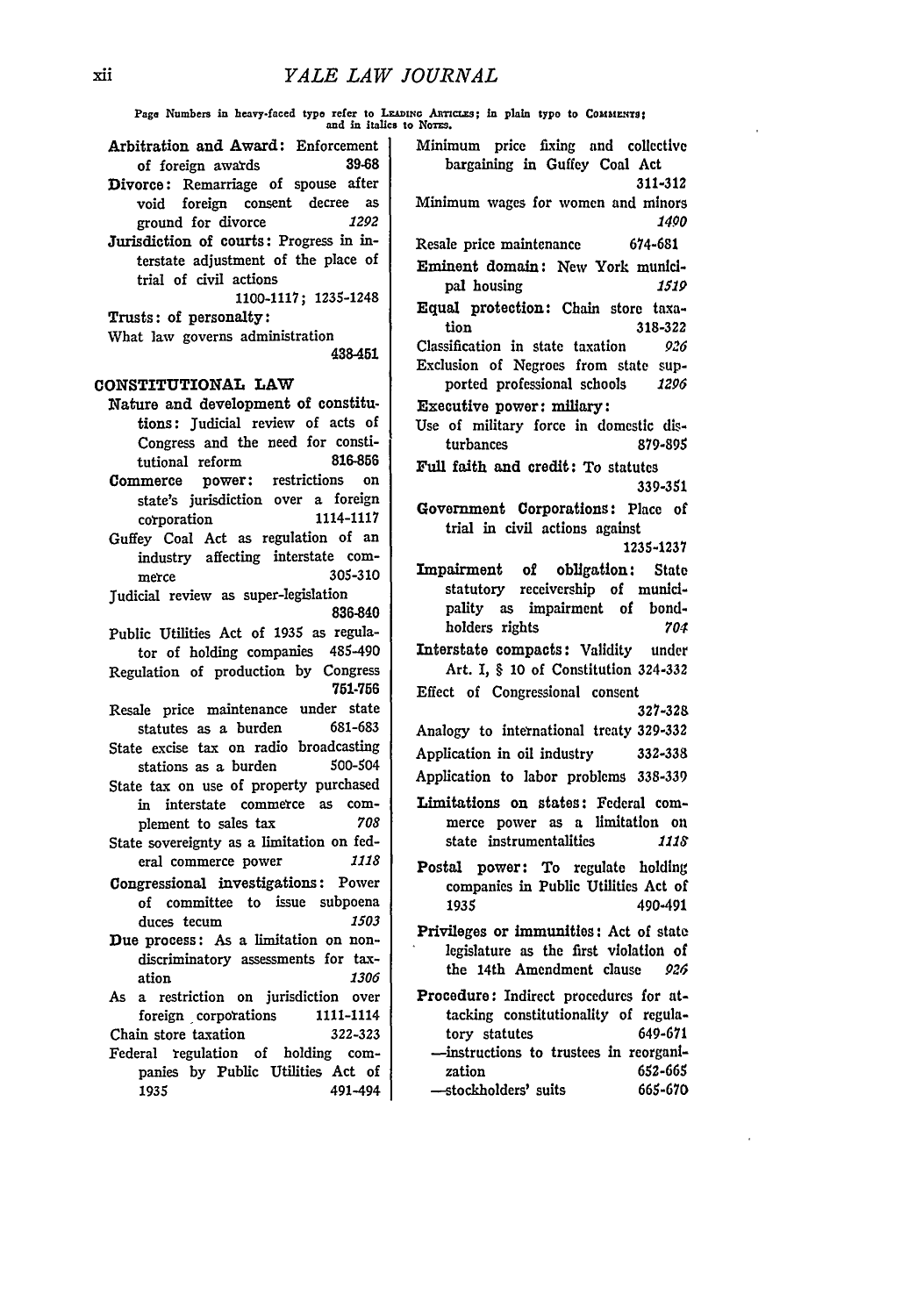**Page Nunbers in heavy-faced** type mfer to LrAmWc Annaxs; **In** plan type **to** COnuzzrs; **and** in **italics** to Non-.

- Limitation of case concept on indirect suits **649-671**
- Searches and seizures: Examination of books for tax purposes after expiration of statute of limitations *1523*
- Spending power: Decisions prior to **1936 772-778**
- Separation of taxing and spending acts to come within *Frothinglhan v. Mellon* 991-993<br> **bods** of attacking 994-996 Methods of attacking
- Madison's and Hamilton's views **998-1009**
- -application in **AAA** case **10091017** Separation and delegation of powers: Judicial review as an unnecessary restraint on **829-836** Delegation of legislative powers to **SEC** in Public Utilities Act of **1935** 494-495

Taxation: federal: Regulations by taxation in Guffey Coal Act **303-305** Regulation of production **by** Congress -validity of revenue motive as test of recent "tax" regulations **756-766** -tax invalid because earmarked for illegal purpose **766-772** Separation of tax **bill** from spending bill

- to avoid attack on spending power **991-998**
- Taxation: state: Chain store taxes graduated according to volume of business 314-324
- Equal protection and privileges or immunities clauses of 14th Amendment as check on classifications in state taxations *926*
- Inclusion of intangibles in estate tax on non-residents *930*
- On Indians' royalties from lease of tax-exempt resources **726**
- On use of property purchased in interstate commerce as complement to sales tax *708*
- Trial **by** jury: Judgment contrary to verdict of jury as non-violative of Seventh Amendment 166
- The union of law and equity under new federal procedure **1022-1049**

## **CONTEMPT**

- Freedom of press to publish reports of current judicial proceedings *360* Privilege of newspaperman to withhold sources of information from the
- court *357*

## CONTRACTS

- In general: Damages in a suit for re**scission** *1313*
- Illegal contracts: Contingent **fee** contract to procure legislation *731* Membership in a union as a status or
- a contract
- Stipulation giving exdusive jurizdiction to courts of one state *1150* Impossibility of performance: Force majeure as an excuse in French law **452A67**
- Inducing Breach: Filing of wage assignment as interference with contractual relations *1512*
- Right of third party to enjoin labor agreement interfeing with his contract *1310*
- International contracts: Validity of gold clauses *723*

## **CONTRIBUTION**

Between various parties in suretyship relation **69-104** 

## **CORPORATIONS**

- See also *Securiies Act.*
- Bonds: Measure of damages for fraudulent misrepresentation in the sale of bonds *1139*
- Disregard of corporate entity: Actions against foreign parent corporations through service on domestic subsidiary **1237-S**
- Claim of parent corporation in bankruptcy or subsidiary 1471 Liability of subsidiary for debts of
- parent corporation *717* Dissolution: Disposition of unclaimed distributive shares *720* Fraud of promoters or directors:
- Compensation of stockholders and creditors for injuries **511-515** Assignability of corporate cause of action against directors for fraud *525*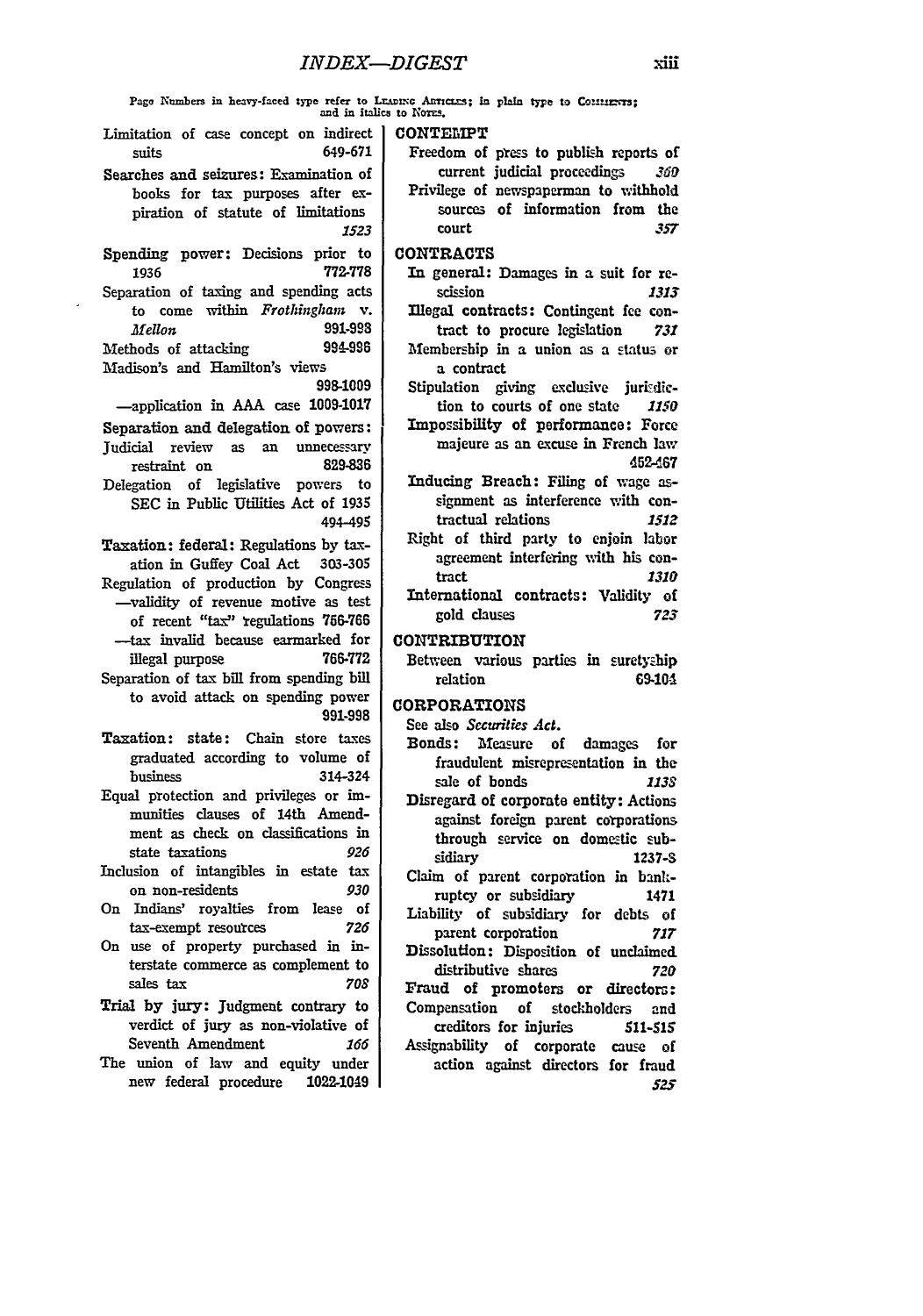| Page Numbers in heavy-faced type refer to LEADING ARTICLES; in plain type to COMMENTS; and in italics to NOTES. |                                                              |  |
|-----------------------------------------------------------------------------------------------------------------|--------------------------------------------------------------|--|
| Misrepresentation in sale of bonds<br>1138                                                                      | Federal Courts: Development of ap-<br>1223-1234<br>peals     |  |
| Holding companies: Federal regula-                                                                              | Prisons: State reimbursement for priso-                      |  |
| tion by Public Utilities Act of 1935                                                                            | ners' maintenance<br><i><b>1301</b></i>                      |  |
| 468-495                                                                                                         | <b>CUSTOMS</b>                                               |  |
| <b>Hybrid securities:</b> Whether holders are                                                                   | Exclusion of products of patented pro-                       |  |
| stockholders or bondholders 907-917                                                                             | 169<br>cess                                                  |  |
| Income taxation: On rent paid by les-                                                                           | <b>DAMAGES</b>                                               |  |
| see to lessor's stockholders<br>181                                                                             | Avoidance of statute nullifying liqui-                       |  |
| Stock dividends as taxable income<br>1122                                                                       | dated damages provisions in rent<br>default clauses<br>537   |  |
| Morger and consolidation: By statute                                                                            | In a suit for rescission<br>1513                             |  |
| 105-134                                                                                                         | Measure for fraudulent misrepresenta-                        |  |
| -- rights and remedies of dissenting                                                                            | tion in sale of bonds<br>1138                                |  |
| stockholders<br>114-122                                                                                         | Proposed amendments to Securities Act                        |  |
| --- rights and remedies of creditors                                                                            | changing measure of damages                                  |  |
| 122-127                                                                                                         | 199-225                                                      |  |
| 127-130<br>- corporations of two states                                                                         | DECLARATORY JUDGMENTS                                        |  |
| -survival of rights and privileges                                                                              | In general: To bar actions in other<br><b>States</b><br>1242 |  |
| 130-133<br>Nature: citizenship and domicil:                                                                     | Patent cases: Federal jurisdiction                           |  |
| Jurisdiction over foreign corporations                                                                          | 1287                                                         |  |
| 1110-1117                                                                                                       | Settling threatened claim of infringe-                       |  |
| Reorganization: Bank's right to set off                                                                         | 160<br>ment                                                  |  |
| deposits against bonds under § 77                                                                               | <b>DIVORCE</b>                                               |  |
| of Bankruptcy Act<br>1131                                                                                       | Remarriage of spouse after void foreign                      |  |
| Corporate reorganization to avoid pay-                                                                          | consent decree as ground for divorce<br>1292                 |  |
| ment of income tax<br>134-142<br>Exemption of securities under $\S$ 3(a)                                        | <b>DOMICIL</b>                                               |  |
| (10) of Securities Act<br>1050-1076                                                                             | Domicil of creator, trustee and bene-                        |  |
| Intervention in federal reorganization                                                                          | ficiary as determining law govern-                           |  |
| proceedings<br>595-607                                                                                          | ing trusts<br>438-451                                        |  |
| Landlord's claims under § 77B of the                                                                            | <b>ECONOMICS</b>                                             |  |
| 422-437<br>Bankrupt Act<br>Power of federal court to raise bid                                                  | Perfect and monopolistic competition in                      |  |
| price in foreclosure without order-                                                                             | trade association field<br>1340-1351                         |  |
| ing resale<br>377                                                                                               | <b>ELECTION OF REMEDIES</b>                                  |  |
| Stock: Situs of shares under Uniform                                                                            | Employee's election<br>of suit<br>against                    |  |
| <b>Stock Transfer Act</b><br>379                                                                                | master or third party tort feasor                            |  |
| Subsidiaries: Incorporation of a sales                                                                          | 937<br>Unsatisfied judgment against servant as               |  |
| department as a device to secure                                                                                | bar to action against master<br>920                          |  |
| creditors<br>717<br>COUNTERCLAIM                                                                                | EMINENT DOMAIN                                               |  |
| See Set Off and Counterclaim                                                                                    | Constitutionality of New York con-                           |  |
| CRIMINAL LAW                                                                                                    | demnation for low-cost housing                               |  |
| Extradition:<br>Successive<br>applications                                                                      | 1519                                                         |  |
| for habeas corpus in state and fed-                                                                             | EMPLOYER AND EMPLOYEE                                        |  |
| eral courts in interstate rendition                                                                             | Filing of wage assignment as interfer-                       |  |
| 543                                                                                                             | ence with contractual relations 1512                         |  |
| Uncorroborated evidence of accomplice<br>at extradition hearing<br>1324                                         | Minimum wage legislation-determining<br>a "living wage"      |  |
|                                                                                                                 | 1490                                                         |  |

 $\sim$   $\sim$ 

 $\sim 10^{11}$  km  $^{-1}$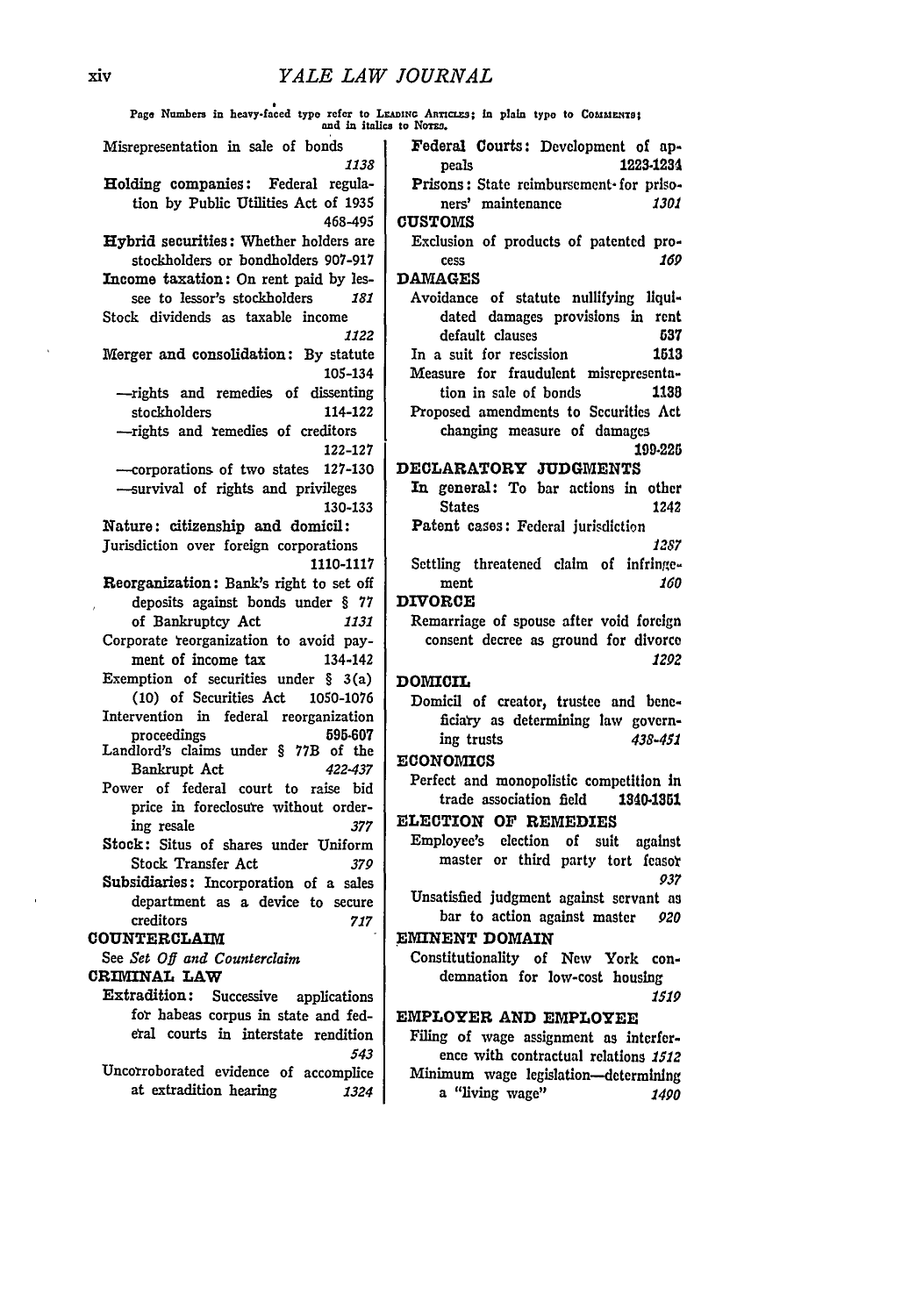Page Numbers in heavy-faced type refer to LEADING ARTICLES; in plain type to Contempora: and in italies to Norms.

#### **EQUITY**

Federal Interpleader Act of 1936 963-990, **1161-1180** Setting aside corporate merger or consolidation 114-122

#### **ESCHEAT**

Claim **of** state to unclaimed distributive shares of a dissolved corporation *720*

## **ESTATES**

- In general: Testatrix's devise of husband's property under the New York Decedent Estate Law *1147*
- For life: Estate taxation of property subject to a general testamentary power of appointment *172*
- Rule in Shelley's Case: Application where there are alternative contingent remainders *352*

## **ESTOPPEL**

**Of** taxpayer **by** misrepresentation of law *173*

#### **EVIDENCE**

In general: Uncorroborated evidence of accomplice at preliminary hearing *1324*

- Admissions: Implied from spoliation or related conduct **226-259** -intention contrasted with negligence **231-235**
- -as general substantive evidence 235-243
- -for purposes of limited confirmation 243-247
- -for impeachment only 247-249 -affirmative conclusion drawn from
- negative evidence **252-257**
- Federal Courts: Evidence and the new federal rules of civil proceduresummary of present evidence rules **622-648**
- Privilege: Privilege of newspapermen to withhold sources of information from the court *357*

## **EXECUTORS AND ADMINISTRA-**TORS

Right to recovery of fraudulent conveyances **610-511**

#### FXTRADITION

See *Criminl Law*

FEDERAL COMMUNICATIONS **COMMISSION** See *Administrative Law* FEDERAL **COURTS** Criminal Appeals: Statutes, developments, methods and defects 1223.12Z0 -new Supreme Court Rules **1230-123d** Evidence: Evidence and the new federal rules of procedure -summary of present rules of evidence 622-648 Jurisdiction: Collateral attack for failure to allege cause of action in state court *1499* Non-patentee's request for declaratory judgment as federal question *12S7* joinder of federal and non-federal actions in diversity of citizenship and federal question suits **397-410** -jurisdictional amount 409, **41&,17** -venue **09,** 411 -counterclaims on non-federal action **410-417** -third parties and cross claims **d17-21** Powers: To raise **bid** in foreclosure without ordering resae *377* Procedure: Basis for intervention **G6-595** -in reorganization and receivership **595-C07** Interpleader Act of **1936** -histoy and explanation **90**

-uses in insurance, inheritance taxation and garnishment **1161-1180** Joinder of federal and non-federal actions **393421** judgments contrary to verdict of jury

*163*

- Service of process: Nation wide service **by** district court under Interpleader Act of **1936** 1178
- Supreme Court: Scope of rule malting power 6U1-644
- Trial **by** jury: Union of law and equity in new procedure **1022-1019** -patterned after state codes 1025-1043

-waiver of jury trial 1044-1049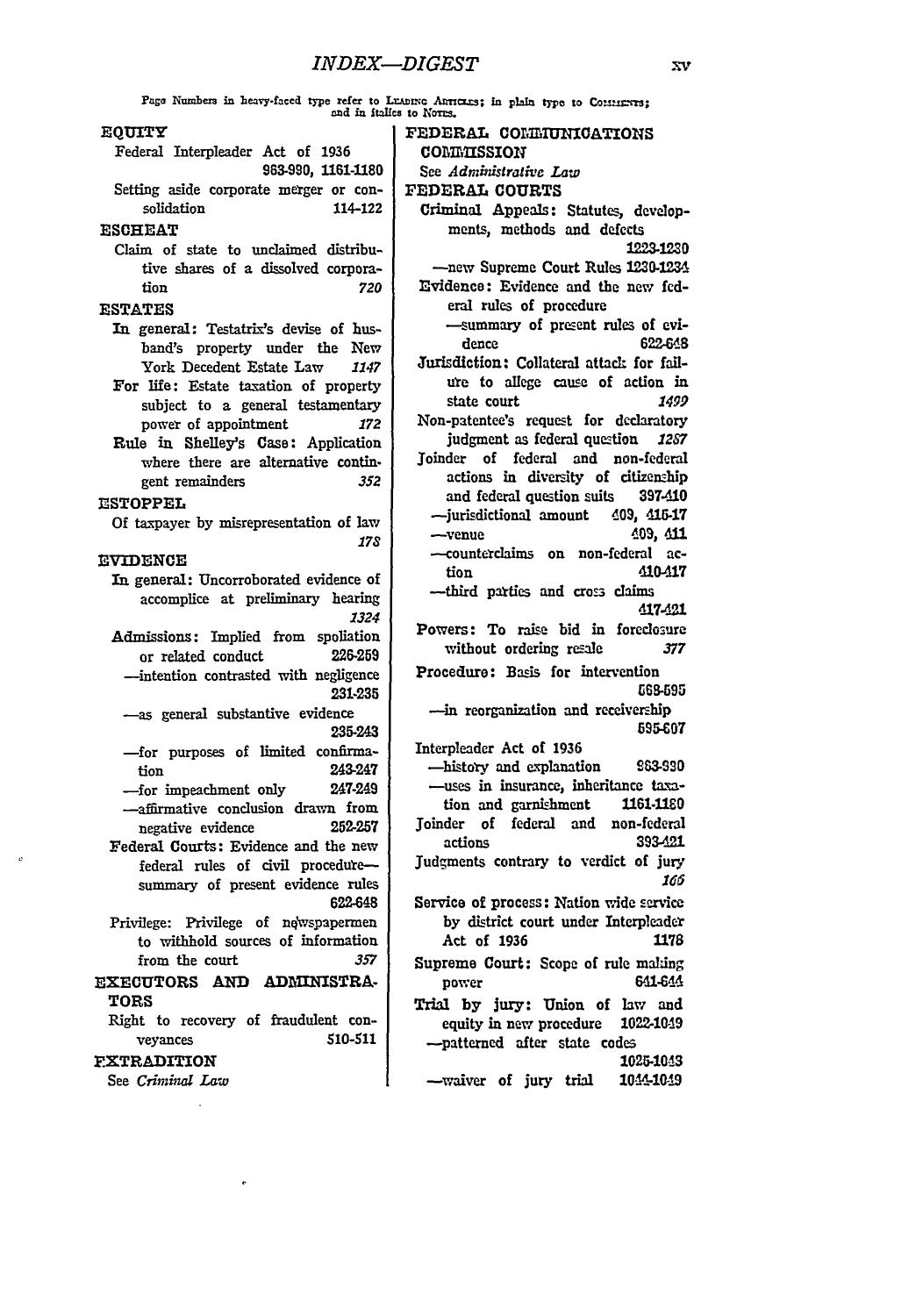Pago Numbers in heavy-faced type refer to LEADING ARTICLES; in plain type to COMMENTS; and in italies to Norgs.

# **FEDERAL SHIPPING BOARD**

See *Administrative Law*

#### **FRAUD**

Corporations: Assignability of corpotate cause of **action** against directors for fraud *525*

Measure of damages for fraudulent misrepresentation in sale of bonds *1138*

Rights of corporation and stockholders against promotors for fraud **511-515**

## **FRAUDULENT CONVEYANCES**

Suits **by** frustees in bankruptcy, receivers, assignees and executors 504-511

## **FRENCH LAW**

Force Majeure: Impossibility of performance as an excuse 452-467 Some aspects of payment **by** negotiable instrument: a comparative study **1373**

#### **FUTURE** INTERESTS

See *Fstates*

#### GARNISHMENT

Extension of garnishment jurisdiction **by** full faith and credit 1238-40 Foreign garnishment **by** federal bill of interpleader **1176-1180**

#### **GERMAN** LAW

Aspects of payment **by** negotiable instrument: a comparative study **1373**

Extraterritorial application of Non-Aryan legislation 1463 Private law in Third Reich **779-815** -- sources **779-787** -changes **by** Nazis **787-795** -disregard for rule of law **801-815** Suability of a government owned cor-

potation 1464-1467

## **GOLD CLAUSE**

Validity in international contracts *723*

## **GOVERNMENT**

Commerce, production and the fiscal powers of Congress

**751-758, 991-1021**

Interstate compact as solution to **fed**eral problem 324-338 Judicial review and the need for constitutional reform **816-856** National Socialist doctrines in Germany **779-815** United States as a neutral 608-621

## **HABEAS CORPUS**

As a means of federal criminal appeal **1227**

Successive application for habeas corpus in state and federal courts in interstate rendition *543*

## **HOLDING COMPANIES**

Federal regulation by Public Utilities Act of **1935** 468-495

# **HOUSING**

Constitutionality of New York munici. pal housing *1519*

# **HUSBAND AND** WIFE

See also *Divorce* Right of wife against husband's partner for tort of husband in partnership business *528*

Testatrix's devise of husband's property under the New York Decedent Estate Law *1147*

## **ILLEGAL CONTRACTS**

See *Contracts*

## **INCOME TAXES**

See *Taxation*

#### **INDEMNITY**

Contribution between indemnitors of co. tortfeasors *151*

## **INDIANS**

State taxation of Indians' royalties from lease of tax-exempt resources *726*

#### INHERITANCE **TAXES**

See *Taxation*

## **INJUNCTIONS**

Acts restrained: Against labor agreement which interferes with third 'party's contract *1310* Bankruptcy court enjoining union notwithstanding Norris-LaGuardla Act *372*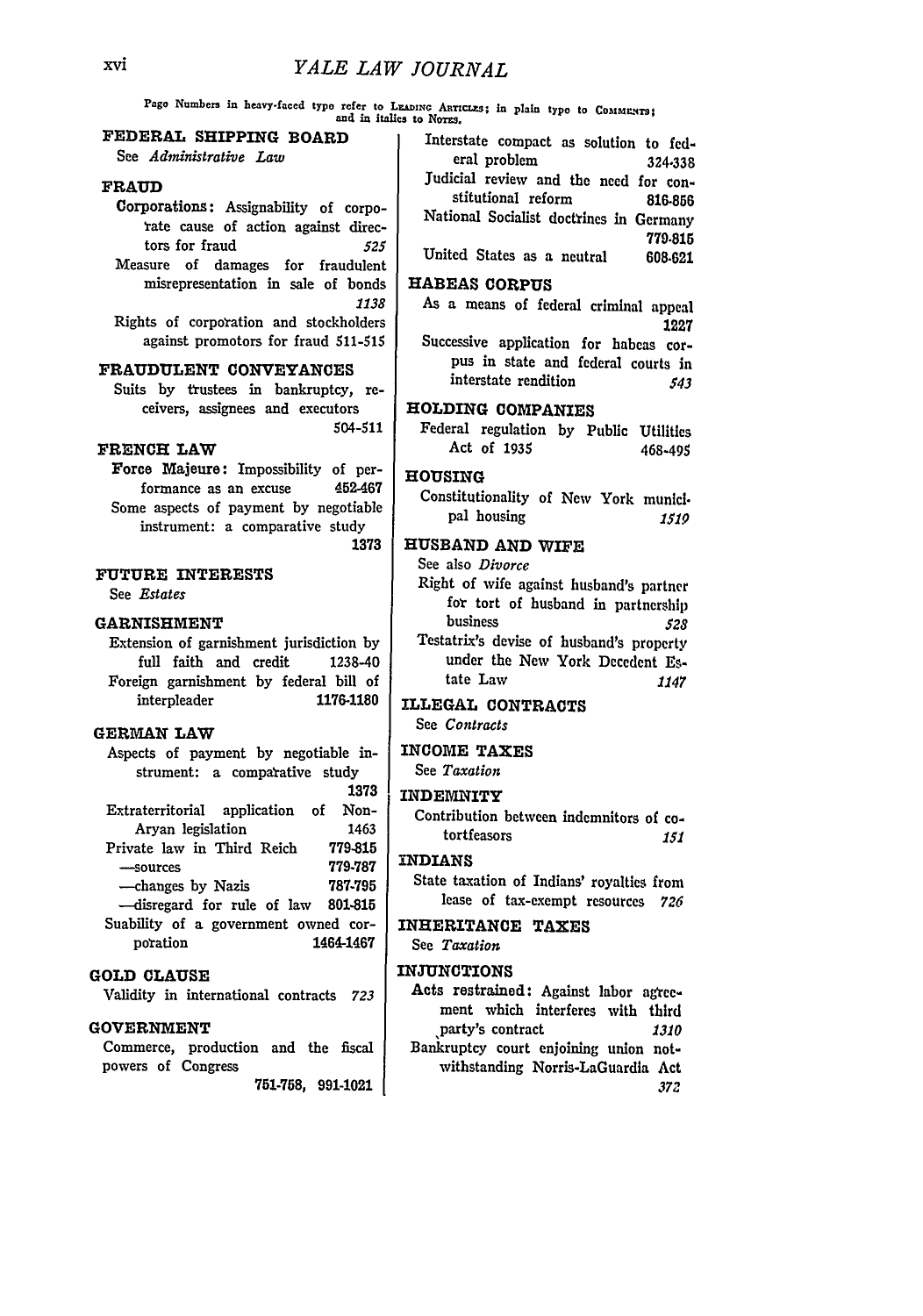Pago Numbers in heavy-faced typo refer to LEADING ARTICLES; in plain type to ConuENTS; and in Italics to Norms.

- Corporate merger or consolidation where fraud is shown 114-122
- Enjoining defendant from suing in another state 1240-2
- Power of state court to enjoin discrimination by water carriers and their employees against anti-union shippers *367*

### **INSURANCE**

#### See also *Suretyship*

- Distribution of benefits: Among judgment creditors by federal interpleader **1161-1167**
- Right of trustee in bankruptcy to future disability benefits under an insurance policy *940*
- Rights of insurer: Contribution between indemnitors of co-tortfeasors *151*
- Taxation: Avoidance of estate tax by insurance policies *1140* Federal tax distraint on life insur-<br>ance 945 ance *945*

## INTERNATIONAL LAW

Arbitration and Award: Enforcement of foreign awards **39-68** -Geneva Convention of **1927 63-68** Extraterritoriality: Application of German Non-Aryan legislation abroad 1467-1471 Neutrality: United States as a neutral **608-613**

| $-\text{Acts}$ of 1935 and 1936 | 614-621 |
|---------------------------------|---------|
| -sanctions unlawful             | 613-617 |

#### **INTERSTATE** COMMERCE

In general: Right of interstate carrier to collect undercharges 142-150 -from consignee 143-145 -from shipper 145-147 -on reconsignment 147-149 State sovereignty as a limitation upon the federal commerce power *1118* Interstate Commerce Commission: Long-and-short-haul problem  $$ truck pipe line, water carrier and other railroads as competitors 1426 -minimum rate power and control **of** carrier competition 1406 -long-and-short-haul 1426

- Power under § **3(1)** of Interstate Commerce Act to remove unjust discriminations
- -necessity of control of both preferential and discriminatory rates **by** one road **692**
- INTERSTATE **COIPACTS** See *Constifulioral Law*

## INTERPLEADER

Federal Interpleader Act of **1936** -history and explanation **9623-90** --uses in insurance, inheritance, taxation and garnishment **1161-190**

### INTERVENTION

Federal Courts: The right to intervene and reorganization **665-607** 

## **JUDGMENTS**

- Judgments contrary to verdict of jury in federal courts *166*
- Unsatisfied judgment against servant as bar to action against master **920**

## JURISDICTION

- In general: Situs of shares of stock under Uniform Stock Transfer Act *379* Progress in interstate adjustment of the place of trial of civil actions
	- **1110, 1235**
- Validity of contractual stipulation giving exclusive jurisdiction to courts of one state *1150* Federal Courts: Joinder of federal and
- non-federal causes of action **393421**

# **JURISPRUDENCE**

Law in the Third Reich **779-815** The case concept and indirect procedures for attacking constitutionality of federal statutes 649

## **JURY**

In general: Newspaper accounts as affecting prospective jurors *360* Right to trial **by** jury: federal: Judgments contrary to verdict of jury

*166*

Under new rules of procedure-analysis of state codes **1022-10-19**

## LABOR LAW

Legislation: Interstate compacts in **la**bor legislation **338-339**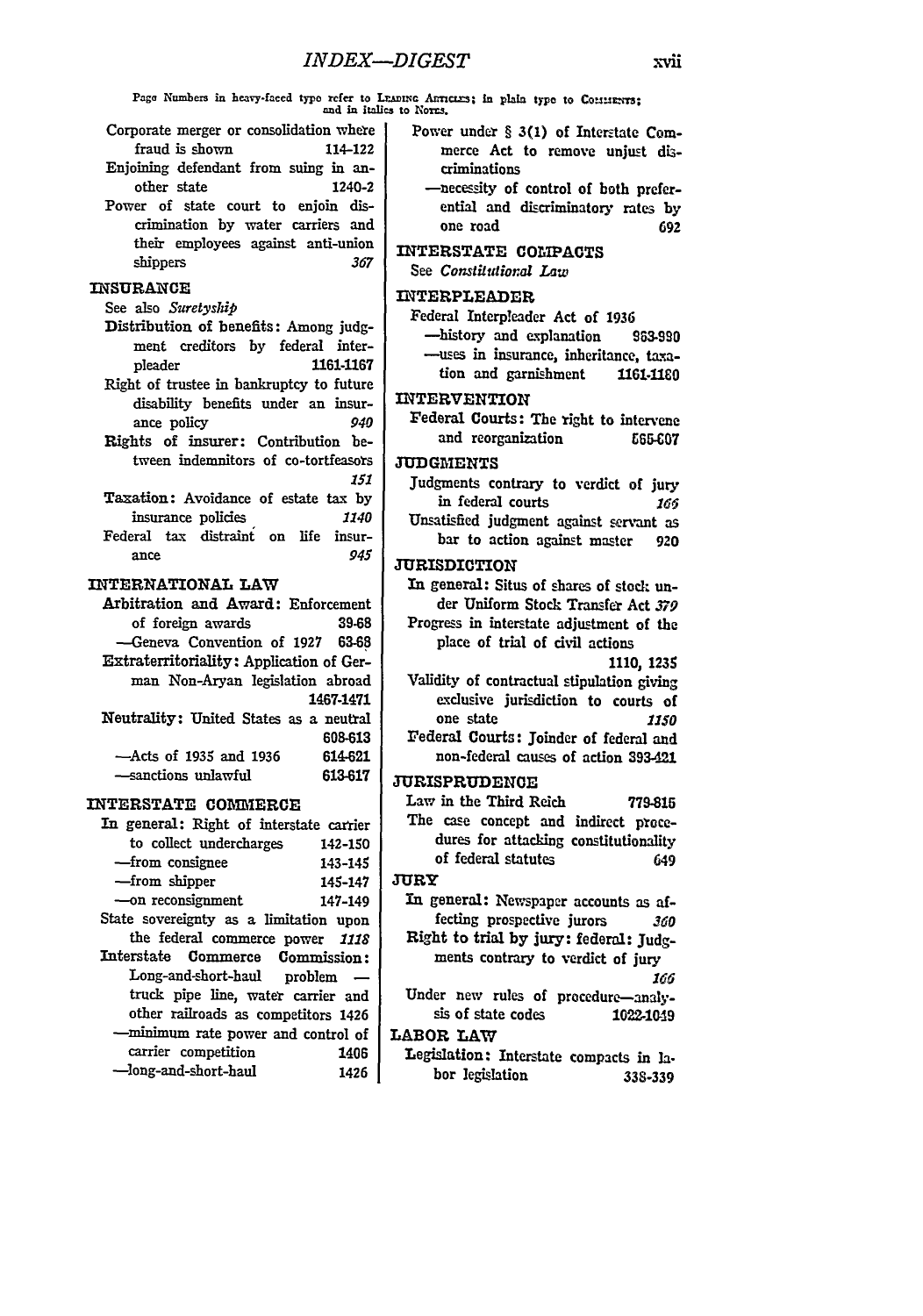Pago Numbers in heavy-faced type refer to LEADING ARTICLES; in plain typo to COMMENT91 and in italics to Norgs.

#### **LIENS**

- Wages, hours and collective bargaining under Guffey Coal Act **308-312** Strikes: **By** seamen within harbor
	- -not mutiny **1186-1193** -as effecting forfeiture of wages

1194-1199

- Unions: Power of bankruptcy court to enjoin a striking union notwithstanding the Norris-LaGuardia Act *372*
- Status concept in union membership disputes 1494
- Use of military force in breaking strikes **879-895**
- Disputes within trade unions **1248-71** -appeal of internal disputes to governmental courts 1259-69
- Federal injunction to protect employer's union agreement against **in**terfeence **by** rival union *1320*
- Power of state court to enjoin discrimination **by** water carriers and their employees against anti-union shippers *367*
- Right of third party to enjoin labor agreement interfering with his contract *1310*

## **LANDLORD AND TENANT**

Landlord's claims under § **77B** of Bankruptcy Act 422-437 Priority of landlord's lien over chattel mortgage *523* Subtenant's duty to pay rent after surrender of main lease *1317*

#### **LEASES**

See also *Landlord and Tenant* Securing lessor against rental defaults on long term leases *537*

## LEGISLATION

- **In** general: Bituminous Coal Conservation Act of **1935 300**
- Proposed amendments to Securities Act **199-225**
- Neutrality Acts of 1935 and **1936 608-621**

Prison Reimbursement Act (Mich.) 1301

Lobbying: Contingent fee contract to procure legislation *731* Priority of landlord's lien over chattel mortgage *523*

## LIMITATIONS **OF ACTIONS.**

Estoppel of taxpayer **by** misrepresentations of law *178* Examination of books for tax purposes after expiration of statute **of limi**tations *1523*

# **MANDAMUS**

Acts subject to mandamus: Enforcement of federal judgments on **de**faulted municipal securities *70Z*

## MARITIME LAW

See *Admiralty*

## 'MASTER-SERVANT

Election of remedies: Unsatisfied Judgment against servant as bar to action against master *920*

## MARTIAL LAW

Status of military force called forth In domestic disturbances **879** -power to arrest, imprison or **kill 884-892** -liability of governor, officers and men for injuries caused **892-895**

## **MINES AND** MINERALS

See also *Oil and Gas*

Economic conditions in the bituminous coal industry **293-300**

#### MONOPOLIES

See *Restraint of Trade*

## **MORTGAGES**

- In general: Non-consensual suretyship between insurers, mortgagees and mortgagors **99-101** Priority of landlord's lien over chat-
- tel mortgage *523* Rights of mortgagee against subsqequent purchaser of a recorded chattel mortgage or chattel mortgages *531*
- Foreclosure: amount deducted from bankruptcy claim after foreclosure on security **held by** third party *531* Power of federal court to raise **bid**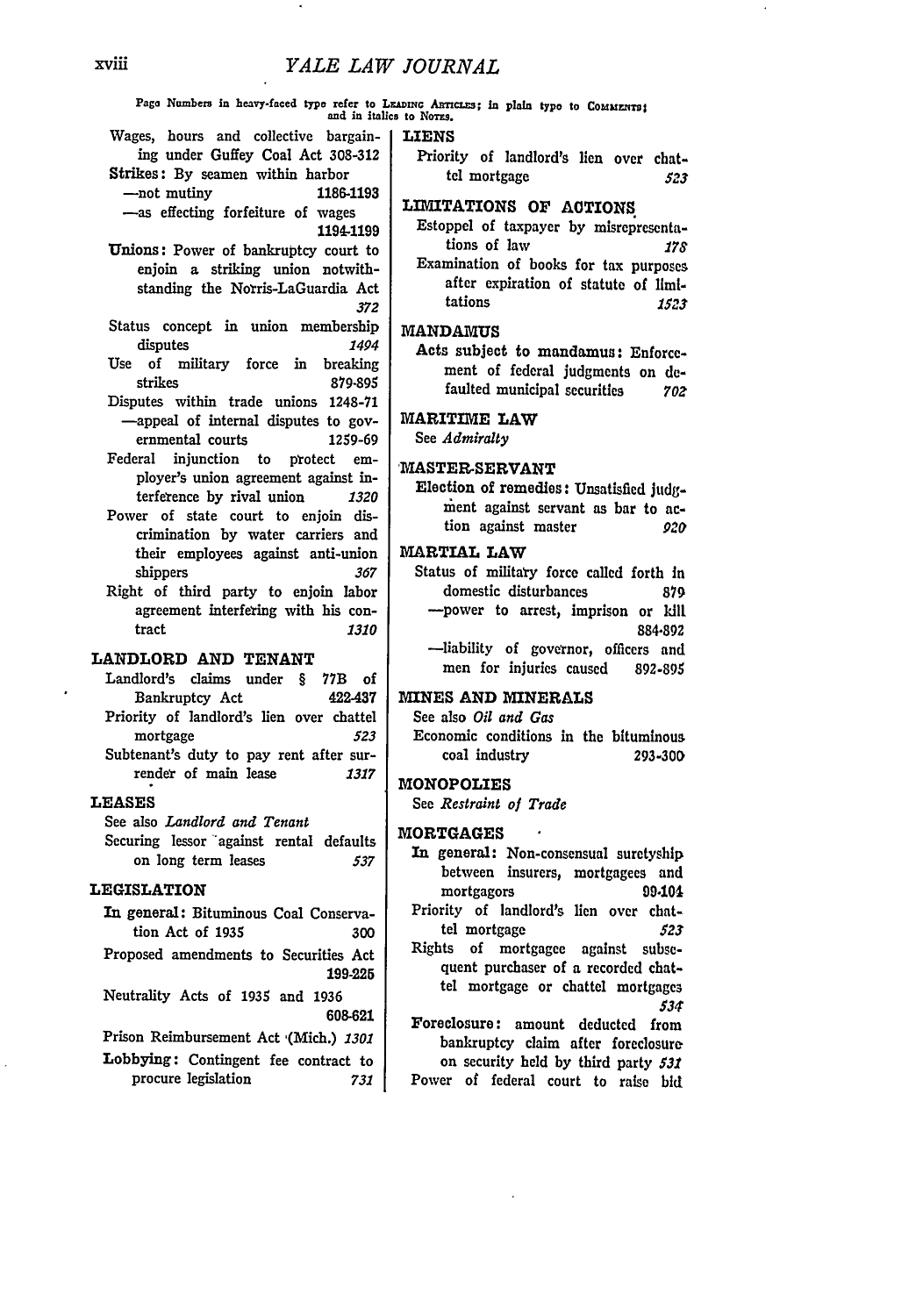|                                                                                | Page Numbers in heavy-faced type refer to LEADING ABTICLES; in plain type to COMMENTS; and in italies to Norms. |
|--------------------------------------------------------------------------------|-----------------------------------------------------------------------------------------------------------------|
| Participation mortgages: as a method                                           | <b>POWERS</b>                                                                                                   |
| of trust investment by corporate                                               | Release of powers of appointment in                                                                             |
| 857-879<br>fiduciaries                                                         | New York<br>516                                                                                                 |
| MUNICIPAL CORPORATIONS                                                         | <b>PRISONS</b>                                                                                                  |
| Comity by federal courts to state statu-                                       | State reimbursement for prisoners' main-                                                                        |
| tory receiverships of<br>defaulting                                            | tenance<br><i><b>1301</b></i>                                                                                   |
| municipalities<br>702                                                          | PRIVACY, RIGHT OF                                                                                               |
| NATIONAL INDUSTRIAL RECOV-                                                     | Waiver by use of name for advertis-                                                                             |
| ERY ACT                                                                        | ing purposes<br>520                                                                                             |
| Effects of Bituminous Coal Code 300                                            | PROCEDURE                                                                                                       |
| <b>NEGROES</b>                                                                 | See also Federal Courts                                                                                         |
| Exclusion from state supported profes-                                         | Constitutional Law: Indirect proce-                                                                             |
| sional schools<br>1296                                                         | dure for attacking constitutionality                                                                            |
| NEUTRALITY                                                                     | of regulatory statutes<br>649                                                                                   |
| 608-621<br>United States as a neutral                                          | <b>PUBLIC UTILITIES</b>                                                                                         |
| <b>NEWSPAPERS</b>                                                              | See also Interstate Commerce                                                                                    |
| Freedom of press to publish reports of                                         | Holding Companies: Abuses neces-                                                                                |
| current judicial proceedings<br>360<br>Privilege of newspapermen to withhold   | sitating regulation<br>468-478                                                                                  |
| sources of information from the                                                | Possibility of state regulation<br>478-481                                                                      |
| 357<br>court                                                                   | Public Utilities Act of 1935<br>452-454                                                                         |
| OIL AND GAS                                                                    | -constitutionality under<br>interstate                                                                          |
| Nature of perpetual oil "royalty" 363                                          | 485-490<br>commerce power                                                                                       |
| Pipe lines v. railroads in long-and-short-                                     | -postal power<br>490-491                                                                                        |
| haul rate problem<br>1440-1442                                                 | -due process<br>491-494                                                                                         |
| Regulations of oil industry by inter-                                          | -delegation of powers<br>494-495                                                                                |
| 332-338<br>state compact                                                       | <b>RADIO</b>                                                                                                    |
| <b>PARTNERSHIP</b>                                                             | Old station's right to hearing before                                                                           |
| Limited partnership: Restrictions on                                           | F. C. C. prior to licensing of new                                                                              |
| use prior to Uniform Act<br>895-899                                            | station<br>934<br>State taxation of radio broadcasting sta-                                                     |
| Participation in business through limited                                      | 495<br>tions                                                                                                    |
| partnership under Uniform Act-                                                 | <b>RAILROADS</b>                                                                                                |
| "control" in $§ 7$<br>899-907                                                  | See Interstate Commerce                                                                                         |
| Torts: Wife's action against husband's<br>partner for tort of husband in part- | REAL PROPERTY                                                                                                   |
| nership business<br>528                                                        | In general: Subtenant's duty to pay                                                                             |
| <b>PATENTS</b>                                                                 | rent after surrender of the main                                                                                |
| Infringement: Declaratory judgment                                             | lease<br>1317                                                                                                   |
| settling impending claim of infringe-                                          | Successive deeds to same property be-                                                                           |
| <i><b>160</b></i><br>ment                                                      | tween same parties<br><i><b>1509</b></i>                                                                        |
| Exclusion<br>of foreign<br>products<br>оf                                      | Rights incident to ownership<br>оľ                                                                              |
| patented process<br>169                                                        | land: Nature<br>oil<br>of perpetual                                                                             |
| Manufacturer's right to intervene in                                           | "royalty"<br>363                                                                                                |
| suit against dealer<br>585-586                                                 | Rule in Shelley's Case: application                                                                             |
| Non-patentees request for declaratory                                          | where there are alternative contin-<br>gent remainders<br>352                                                   |
| judgment as grounds for federal                                                |                                                                                                                 |
| jurisdiction<br>1287                                                           | <b>RECEIVERS</b>                                                                                                |
| <b>PERSONALTY</b>                                                              | See also Bankruptcy                                                                                             |
| Rights in a person's name as property                                          | Fraudulent conveyances recoverable by<br>receiver                                                               |
| -assignability<br>520                                                          | 503-509                                                                                                         |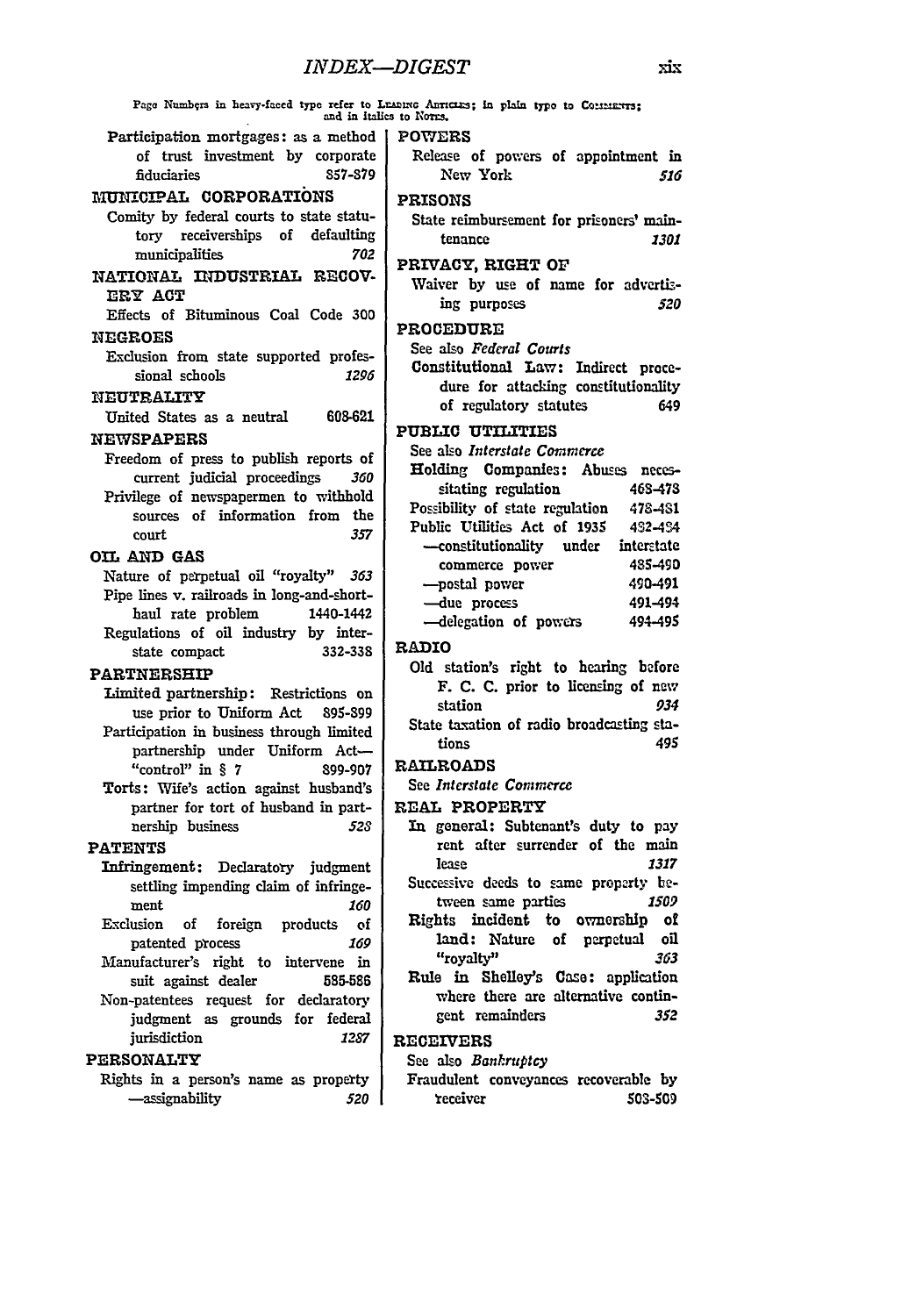*YALE LAW JOURNAL* Page Numbers in heavy-faced typo refer to LEADING Anricass; in plain typo to COMMENTI<br>and in italics to Norms, and in italics to Norzs. Intervention in federal receiverships **by** third parties **595-607** Liability of subsidiary sales corporation for parent's debts **717** RECEIVERS Banks: Right of defrauded stockholder to rescind and share as creditor at insolvency 942 Municipal: Comity by federal courts to state statutory receiverships of defaulting municipalities **702** RECORDING **AND REGISTRY LAWS** Priority of landlord's lien over chattel mortgage determined **by** date of recordation **523** Recordation of chattel mortgage on chattel mortgages as notice *534* **RELEASE** Release of power to appoint trust principal *516* **RESTRAINT OF TRADE** See also *Unfair Competition* Clayton Act: Illegal stock acquisitions under § 7 *355* Trade associations: In the light of the *Sugar Institute* case **1339-1373** -perfect and monopolistic competition 1340-1351 -previous cases **1351-1358** -price fixing, freight rates, consignment points, discounts, etc. **1358-1373 RULE IN SHELLEY'S CASE** Application when there are alternative contingent remainders *352* **SALES** Financing of sales under Uniform Trust Receipts Act-A Connecticut modification 1272 Resale price maintenance 672 Right of a rescinding buyer to damages under the Sales Act *1313* **SCHOOLS** Exclusion of Negroes from state supported professional schools *1296* **SECURITIES ACT A.** B. A.'s proposed amendments **199.226**  $-$ stop orders under § 8(a), (d) -requirements for exemption **SET OFF AND COUNTERCLAIM** Counterclaim on non-federal grounds In Federal jurisdiction in cases involving **SOVEREIGN** State sovereignty as a limitation on the **SPENDTHRIFT TRUSTS** See *Trusts* **STATES STATUTE OF LIMITATIONS** See *Limitations of Actions* **STATUTES** Full faith and credit to statutes **339,**

#### **SEARCHES AND SEIZURES**

Examination of books for tax purposes after expiration of statute of limitations *15Z3*

See *Corporations*

#### **STRIKES**

See *Labor Law*

- -"true" underwriter **203.205** -"public offering" 205.208 -exemptions in exchanges 208-214 -untrue statements 214.222 Administrative interpretations of terms -security, sale, issuer, prospectus, underwriter **1079-1085**  $-$ exemptions under § 3(a)(1), (3), **(C), (8), (9), (10), (11); § 4(1),** 1085-1094 1094-1099  $\leftarrow$ civil liabilities under § 11 1099 § 3(a) (10) as a source of exemption for securities issued in reorganizations 1050-1076 1050-1054 -approval of plan by court 1054-1068
- -approval of plan by administrative body 1068-1074

- Bank's right to set off deposits against bonds under § 77 of Bankruptcy Act *1131*
- federal court 410417
- counterclaims 1479

federal commerce power **Ills**

State sovereignty as a limitation on the federal commerce power 1118

**STOCK**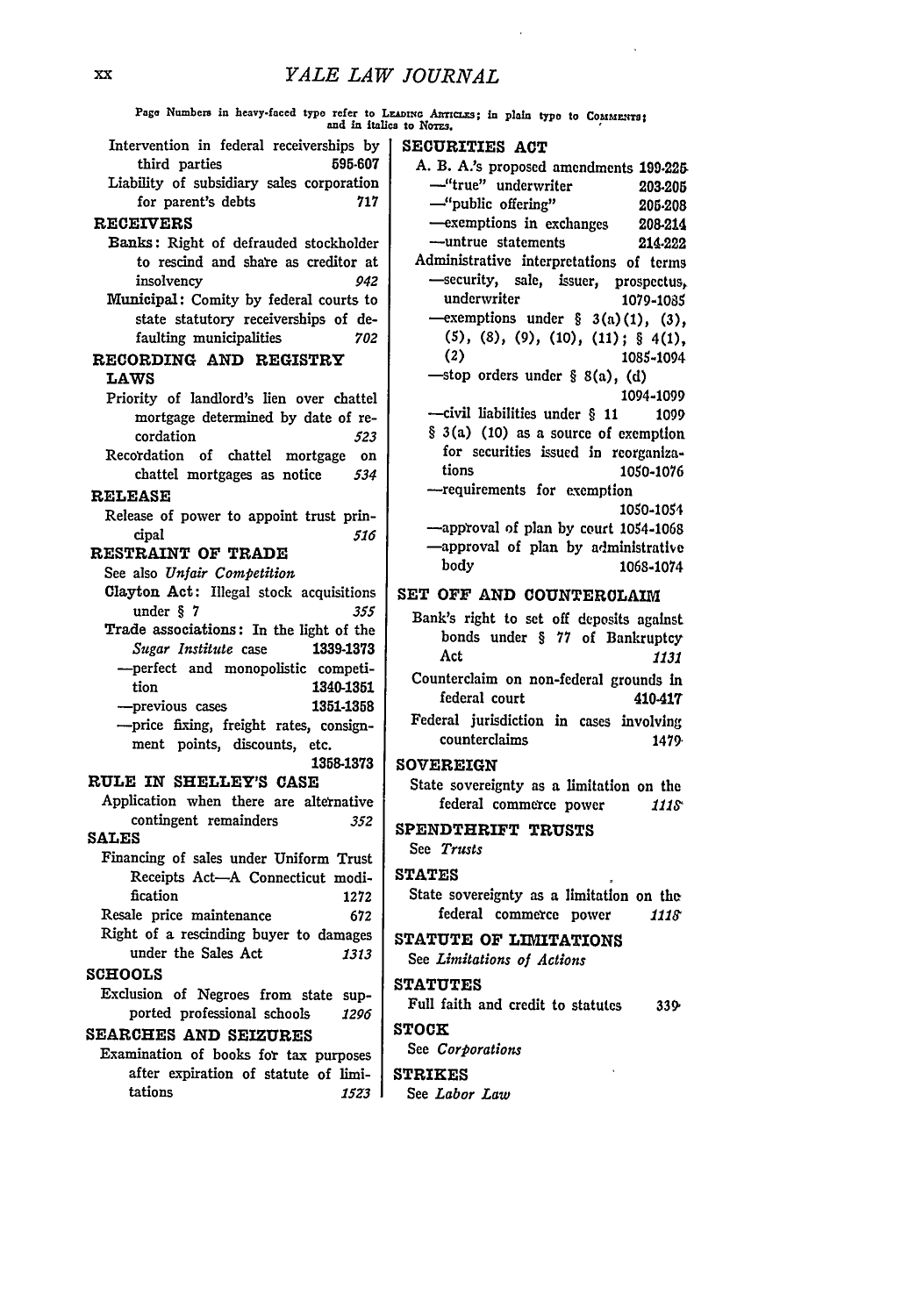Page Numbers in heavy-faced type refer to LEADING AFFICES; in plain type to Commercial and  $\overline{a}$  and in italies to Notes.

## **SUBPOENA**

Power of Congressional investigating Committee to issue subpoena duces<br>tecum 1503 tecum *1503*

#### **SUBROGATION**

- See also *Insurance*
- Between various parties in suretyship relations 68-104 Employer's right of subrogation to non-
- maritime employee's right against maritime tortfeasor *1128*

## SURETYSHIP

| See also Insurance                    |        |
|---------------------------------------|--------|
| Non-consensual suretyship: Who must   |        |
| consent to risk                       | 69-75  |
| Relations where neither principal nor |        |
| surety consents to risk               | 75-104 |
| -insurer and tortfeasor               | 77-85  |
| —two tortfeasors                      | 85-91  |
| -indemnitor of tortfeasor and co-     |        |
| tortfeasor                            | 91-96  |
| —contributions                        | 96-99  |
| -insurer and mortgagee                | 99-104 |
|                                       |        |

## **TAXATION**

- Assessment: Fourteenth Amendment as a restriction on non-discriminatory valuations *1306*
- Power of bankruptcy court to revise tax claims *734*
- Collection: Estoppel of taxpayer **by** misrepresentation of law *178* Federal tax distraint on life insurance
- *945*
- Double taxation: Federal interpleader to prevent taxation **by** two states **1169-1176**
- Estate taxes: federal: On property subject to general testamentary power of appointment *172*
- On inter vivos trusts revocable **by** settlor and another person 684-692
- Estate taxes: state: Deduction of uncollectable claims from estate in computing tax *1140*
- Inclusion of intangibles in computing rate for non-residents *926*

On non-residents decedents *930*

Income taxes: federal: accrual as income of contingent claims on March **1,** 1913 *948*

- Corporate reorganization to avoid payment-requisite transfers 134-142 Examination of books after expiration of statute of limitations *1523* On rent paid **by** lessee to lessor's stockholders *181* Taxability of stock dividends as in-
- come *1122*
- Income taxes: states: **On** Indians' royalties from lease of tax-exempt tribal resources *726*
- Inheritance Taxes: state: Federal interpleader to prevent taxation **by** two states **1169-1176**
- **Old** age tax: As a tax for a public purpose *729*

Power to **tax:** state:

- Classification under equal protection and privileges or immunities clauses of Fourteenth Amendment *926* Constitutional effect of joining tax and appropriation measures in
- sa me act *729* Excise tax on radio station as con-
- flicting with federal commerce power 50-504 Property tax on radio station's in-
- tangibles at situs of tangibles **49S-900**
- Recent chain store taxes based on volume of business 314-324 Tax on use of property purchased in interstate commerce as complement
- to sales tax *703*

## TORTS

- See also *Workmen's* Compensation *Acts* Election of remedies: Unsatisfied judgment against servant as bar to actions against master *920* Non-consensual suretyship: Between
- insurer, tortfeasor and co-tortfeasor **76-99**
- Partnership: Wife's action against husband's partner for tort of husband in partnership business *528*

## TRADE **MARXS**

Assignability of rights in a person's name as property *520*